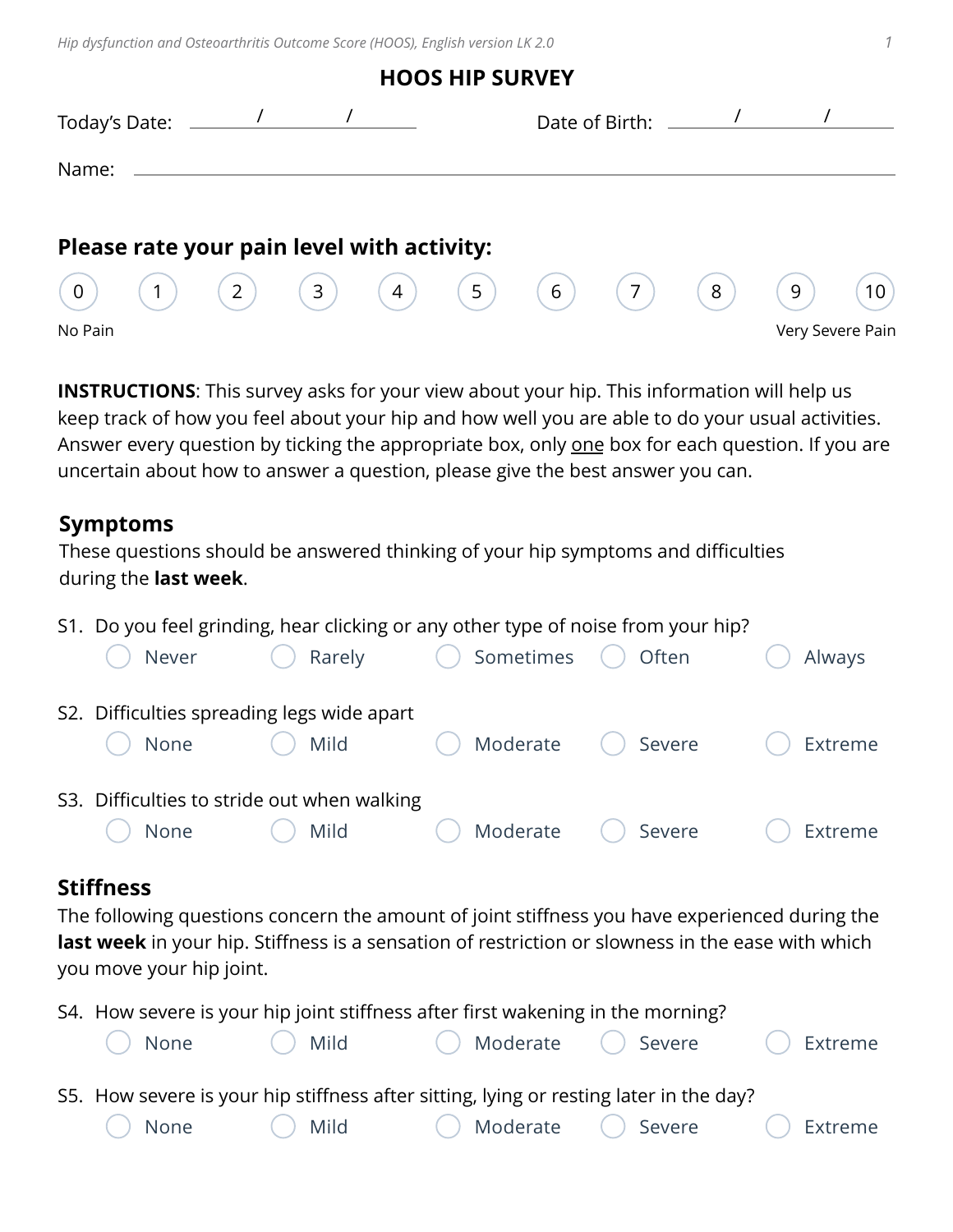# **Pain**

| P1. How often is your hip painful?<br>Never | Monthly                                                                                     | Weekly   | Daily  | Always  |
|---------------------------------------------|---------------------------------------------------------------------------------------------|----------|--------|---------|
|                                             | What amount of hip pain have you experienced the last week during the following activities? |          |        |         |
| P2. Straightening your hip fully<br>None    | Mild                                                                                        | Moderate | Severe | Extreme |
|                                             | What amount of hip pain have you experienced the last week during the following activities? |          |        |         |
| P3. Bending your hip fully<br>None          | Mild                                                                                        | Moderate | Severe | Extreme |
| P4. Walking on a flat surface<br>None       | Mild                                                                                        | Moderate | Severe | Extreme |
| P5. Going up or down stairs<br>None         | Mild                                                                                        | Moderate | Severe | Extreme |
| P6. At night while in bed<br>None           | Mild                                                                                        | Moderate | Severe | Extreme |
| P7. Sitting or lying<br>None                | Mild                                                                                        | Moderate | Severe | Extreme |
| P8. Standing upright<br>None                | Mild                                                                                        | Moderate | Severe | Extreme |
| None                                        | P9. Walking on a hard surface (asphalt, concrete, etc.)<br>Mild                             | Moderate | Severe | Extreme |
|                                             |                                                                                             |          |        |         |
| P10. Walking on an uneven surface<br>None   | Mild                                                                                        | Moderate | Severe | Extreme |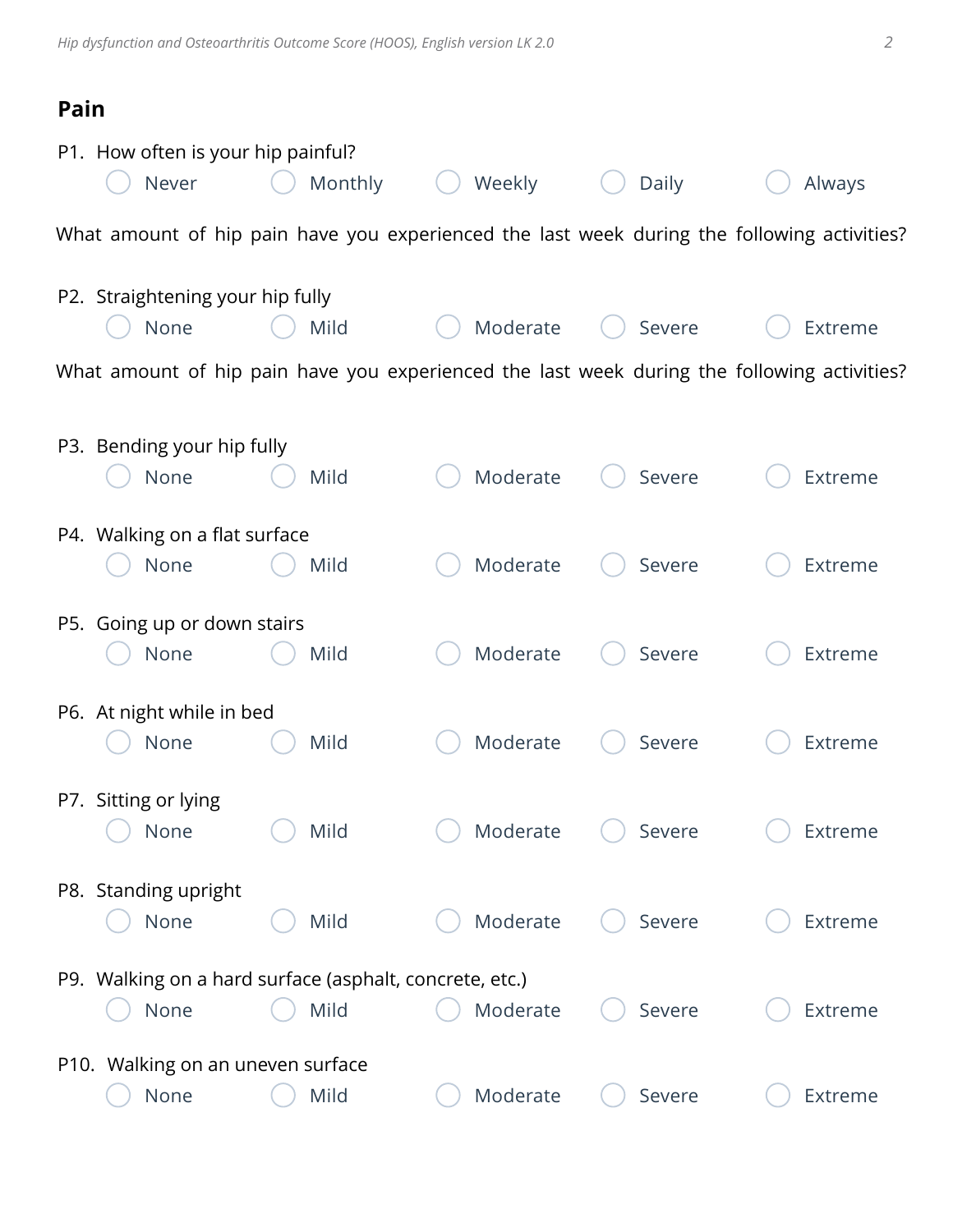### **Function, daily living**

The following questions concern your physical function. By this we mean your ability to move around and to look after yourself. For each of the following activities please indicate the degree of difficulty you have experienced in the **last week** due to your hip.

| A1. Descending stairs<br>None   | Mild | Moderate | Severe | Extreme |
|---------------------------------|------|----------|--------|---------|
| A2. Ascending stairs<br>None    | Mild | Moderate | Severe | Extreme |
| A3. Rising from sitting<br>None | Mild | Moderate | Severe | Extreme |
| A4. Standing<br>None            | Mild | Moderate | Severe | Extreme |

For each of the following activities please indicate the degree of difficulty you have experienced in the **last week** due to your hip.

| A5. Bending to floor/pick up an object |      |          |        |         |
|----------------------------------------|------|----------|--------|---------|
| None                                   | Mild | Moderate | Severe | Extreme |
| A6. Walking on flat surface<br>None    | Mild | Moderate | Severe | Extreme |
| A7. Getting in/out of car<br>None      | Mild | Moderate | Severe | Extreme |
| A8. Going shopping<br>None             | Mild | Moderate | Severe | Extreme |
| A9. Putting on socks/stockings<br>None | Mild | Moderate | Severe | Extreme |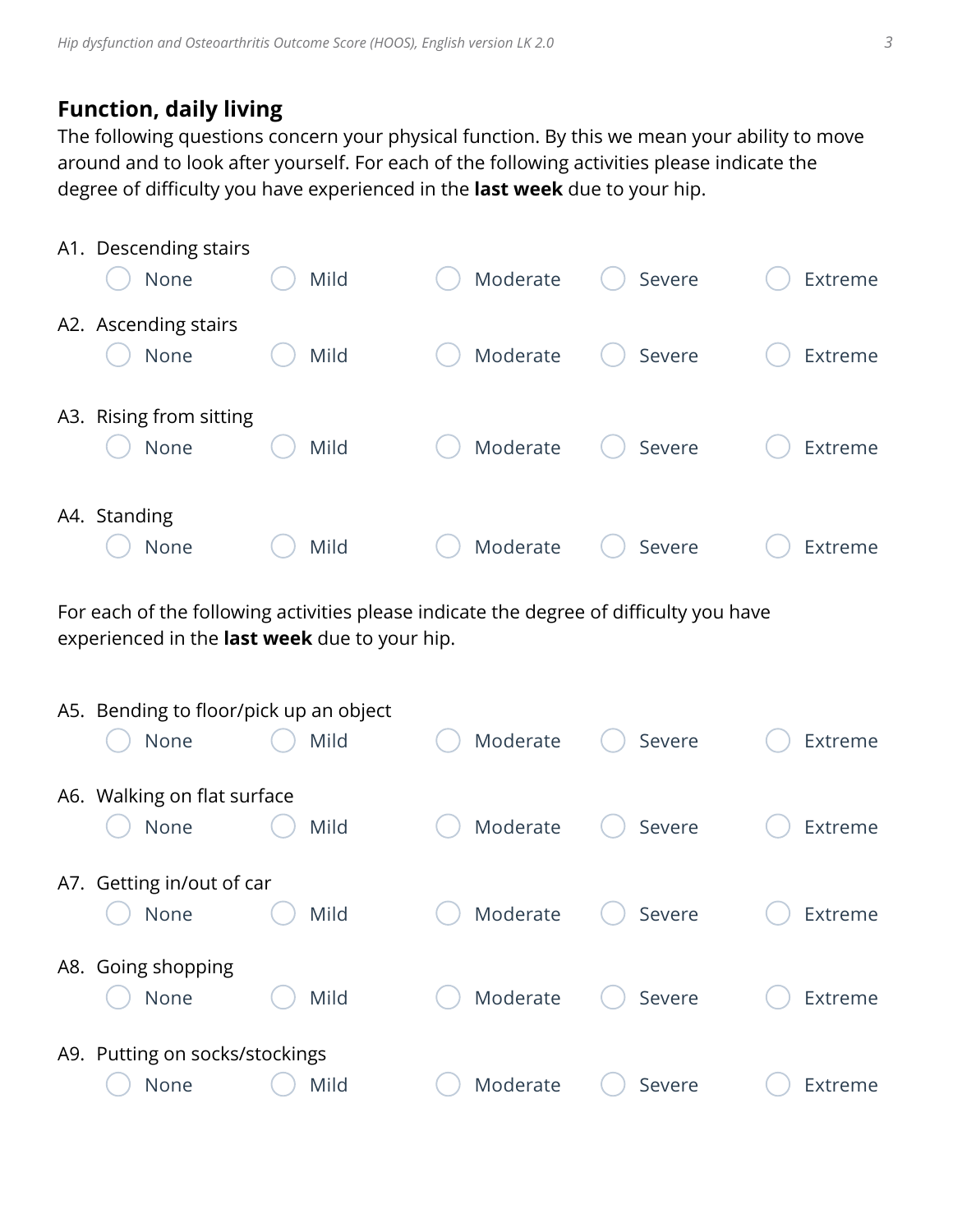| A10. Rising from bed<br>None            | Mild                                                                           | Moderate | Severe | Extreme |
|-----------------------------------------|--------------------------------------------------------------------------------|----------|--------|---------|
| A11. Taking off socks/stockings<br>None | Mild                                                                           | Moderate | Severe | Extreme |
|                                         | A12. Lying in bed (turning over, maintaining hip position)                     |          |        |         |
| None                                    | Mild                                                                           | Moderate | Severe | Extreme |
| A13. Getting in/out of bath<br>None     | Mild                                                                           | Moderate | Severe | Extreme |
| A14. Sitting<br>None                    | Mild                                                                           | Moderate | Severe | Extreme |
| A15. Getting on/off toilet<br>None      | Mild                                                                           | Moderate | Severe | Extreme |
| None                                    | A16. Heavy domestic duties (moving heavy boxes, scrubbing floors, etc)<br>Mild | Moderate | Severe | Extreme |
| None                                    | A17. Light domestic duties (cooking, dusting, etc)<br>Mild                     | Moderate | Severe | Extreme |

## **Function, sports and recreational activities**

The following questions concern your physical function when being active on a higher level. The questions should be answered thinking of what degree of difficulty you have experienced during the **last week** due to your hip.

| SP1. Squatting<br>None | Mild | Moderate () Severe<br>$\begin{pmatrix} 1 \\ 1 \end{pmatrix}$ |            | Extreme |
|------------------------|------|--------------------------------------------------------------|------------|---------|
| SP2. Running<br>None   | Mild | Moderate<br>$\begin{pmatrix} 1 \\ 1 \end{pmatrix}$           | ( ) Severe | Extreme |